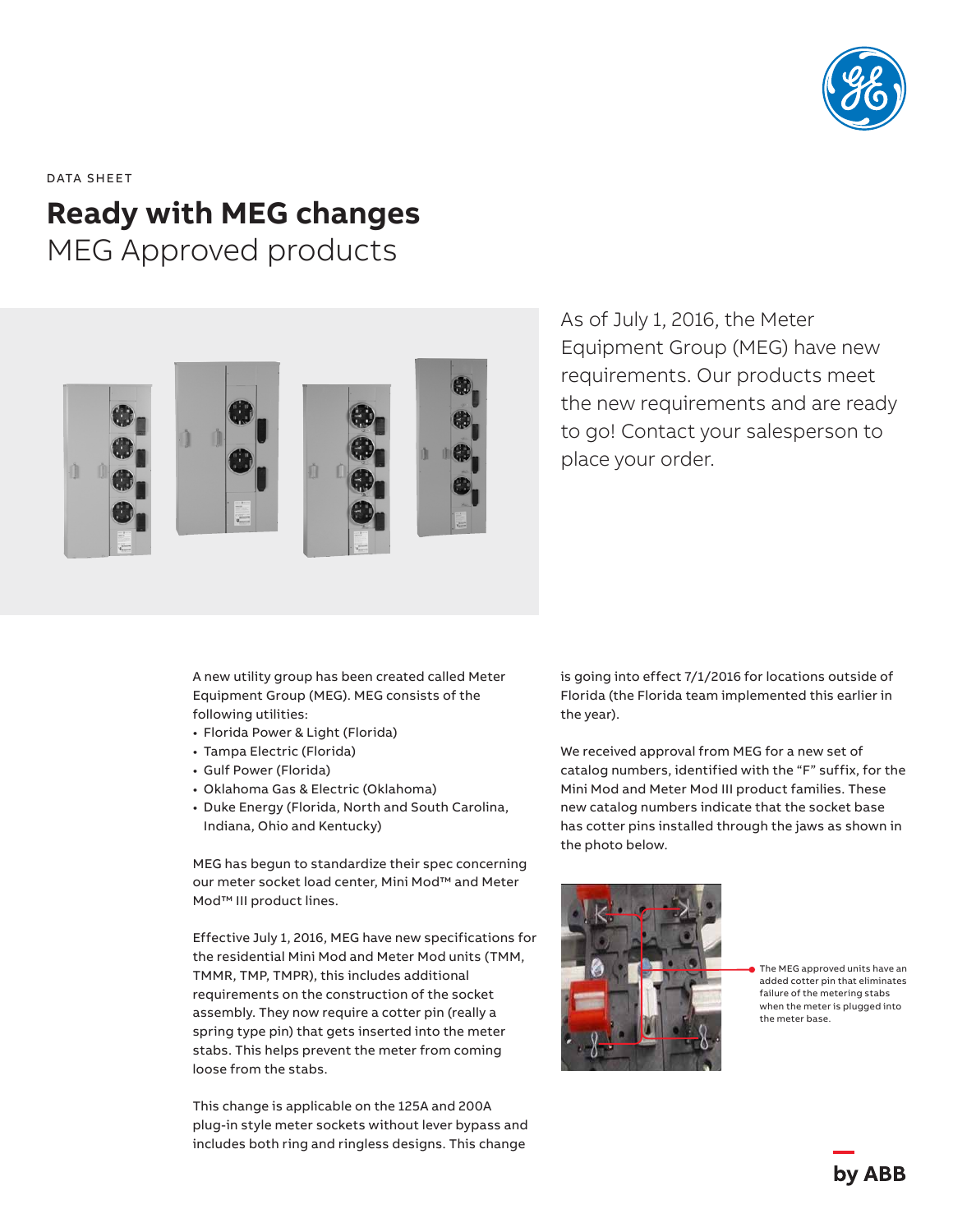# **Mini Mod III**

Ring-type and ringless

#### **Mini Mod III**

### **Ring-type and ringless - MEG Approved 125A and 200A sockets**

- UL Listed (Panelboards No. 67)
- Indoor/outdoor construction
- Ring-type and ringless meter sockets
- Bondable neutral, strap included
- 11-inch mounting Z-rail included
- Swing away mounting feet factory installed
- Underground, incoming feed only







| Socket<br>Amps | No. of<br><b>Sockets</b> | Main<br>Ampere<br>Rating | Ring-Type Socket <sup>1</sup><br>(4 Jaw Socket Standard) | <b>Ringless Socket</b><br>(5th Jaw Socket Standard) | <b>Main Wire Size</b><br>AWG/kcmil<br>Cu/Al - Phase | <b>Service</b><br>Ground | Equipment<br>Ground |
|----------------|--------------------------|--------------------------|----------------------------------------------------------|-----------------------------------------------------|-----------------------------------------------------|--------------------------|---------------------|
| 125            |                          | 200                      | TMM2212RF <sup>2</sup>                                   | TMMR2212RF2                                         | $(1)$ 6-300                                         | $6 - 2/0$                | $14 - 4$            |
|                | 3                        | 400                      | <b>TMM4312RF</b>                                         | TMMR4312RF                                          | $(1) 6 - 600$ or                                    | 4-300                    |                     |
|                | 4                        | 400                      | <b>TMM4412RF</b>                                         | TMMR4412RF                                          | $(2)$ 2/0-250                                       |                          |                     |
|                | 5                        | 600                      | <b>TMM6512RF</b>                                         | TMMR6512RF                                          |                                                     |                          |                     |
|                | 6                        | 600                      | <b>TMM6612RF</b>                                         | TMMR6612RF                                          | $(2)$ 250-500                                       |                          |                     |
| 200            | 2                        | 400                      | Use TMM6320R                                             | TMMR4220RF                                          |                                                     | $6 - 2/0$                | $14 - 4$            |
|                | 3                        | 600                      | <b>TMM6320RF</b>                                         | TMMR6320RF                                          |                                                     |                          |                     |
|                | 4                        | 600                      | <b>TMM6420RF</b>                                         | TMMR6420RF                                          | $(2)$ 250-500                                       |                          |                     |
|                | 5                        | 600                      | Use Ringless or Meter Mod III                            | TMMR6520RF                                          |                                                     | 4-300                    |                     |
|                | 6                        | 600                      | Use Ringless or Meter Mod III                            | TMMR6620RF                                          |                                                     |                          |                     |

1 One snap-type, aluminum sealing ring (TSR5) per socket included.

 $^2$ May be fed from overhead. Use hub TC300.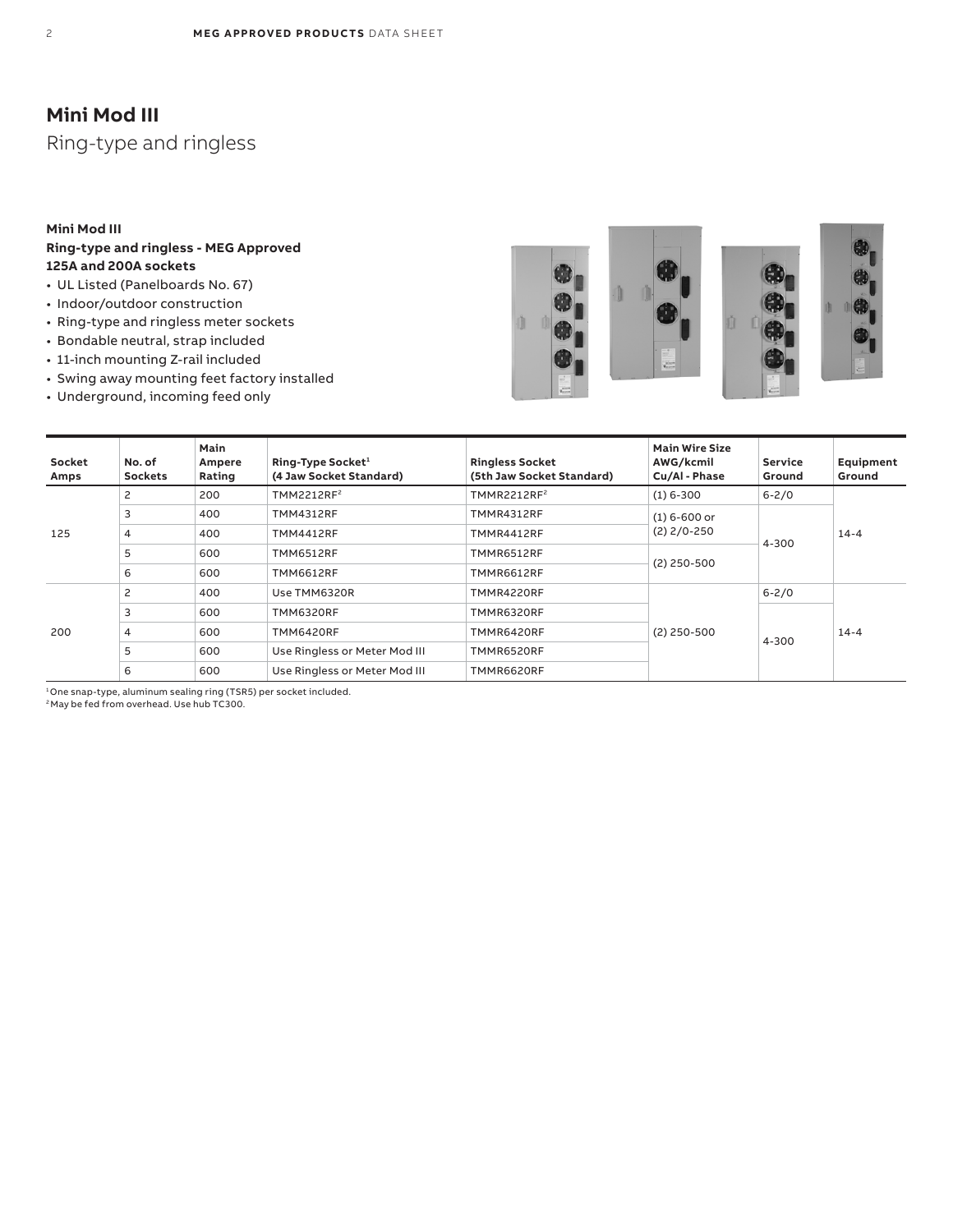## **Meter stack modules**

Residential, single-phase

### **Meter stack modules Residential, single phase - MEG Approved 800A and 1200A horizontal bussing 125A and 200A sockets**

- 800 and 1200 amp, 4 wire crossbus (aluminum)
- UL Listed
- Front accessible field phase balancing by meter stack
- (1) 14-4 equipment ground per socket, factory installed
- Meter Equipment Group Approved





| Socket<br>Amps | No. of<br><b>Sockets</b> | <b>Ring Type Socket</b><br>(4 Jaw Socket Standard) | <b>Ringless Type Socket</b><br>(5th Jaw Socket Standard) | Ringless Type Socket (5th Jaw Socket Standard)<br><b>Horned Bypass Factory Installed</b> |
|----------------|--------------------------|----------------------------------------------------|----------------------------------------------------------|------------------------------------------------------------------------------------------|
| 125            | 2                        | TMP8212RF1                                         | TMPR8212RF                                               | TMPR8212RHBF                                                                             |
|                | 3                        | TMP8312RF1                                         | <b>TMPR8312RF</b>                                        | TMPR8312RHBF                                                                             |
|                | $\overline{4}$           | TMP8412RF1                                         | TMPR8412RF                                               | TMPR8412RHBF                                                                             |
|                | 5                        | TMP8512RF1                                         | TMPR8512RF                                               | TMPR8512RF + TMPBPH20A                                                                   |
|                | 6                        | TMP8612RF1                                         | TMPR8612RF                                               | <b>TMPR8612RF</b>                                                                        |
| 200            |                          | Use TMP8320RF with bottom blank<br>(TMCB12B)       | TMPR8220RF                                               | TMPR8220RF + TMPBPH20A                                                                   |
|                | 3                        | TMP8320RF1                                         | TMPR8320RF                                               | TMPR8320RF + TMPBPH20A                                                                   |
|                | 4                        | TMP8420RF1                                         | TMPR8420RF                                               | TMPR8420RHBF                                                                             |
|                | 5                        | If allowed, use Ringless TMPR8520RF                | TMPR8520RF                                               | TMPR8520RF + TMPBPH20A                                                                   |

#### **1200A horizontal bussing 125A and 200A sockets**

| Socket<br>Amps | No. of<br><b>Sockets</b> | <b>Ring Type Socket</b><br>(4 Jaw Socket Standard) | <b>Ringless Type Socket</b><br>(5th Jaw Socket Standard) | Ringless Type Socket (5th Jaw Socket Standard)<br><b>Horned Bypass Factory Installed</b> |
|----------------|--------------------------|----------------------------------------------------|----------------------------------------------------------|------------------------------------------------------------------------------------------|
| 125            | 4                        | Use TMP12420RF                                     | <b>TMPR12412RF</b>                                       | TMPR12412RHBF                                                                            |
|                |                          | If allowed, use Ringless TMPR12512RF               | <b>TMPR12512RF</b>                                       | TMPR12512RHBF                                                                            |
|                | b                        | If allowed, use Ringless TMPR12612RF               | <b>TMPR12612RF</b>                                       | Use TMPR12612RF + TMPBPH20A                                                              |
| 200            | 4                        | TMP12420RF1                                        | <b>TMPR12420RF</b>                                       | TMPR12420RHBF                                                                            |
|                |                          | If allowed, use Ringless TMPR12520RF               | <b>TMPR12520RF</b>                                       | Use TMPR12520RF + TMPBPH20A                                                              |

1 One snap-type, aluminum sealing ring (TSR5) per socket included